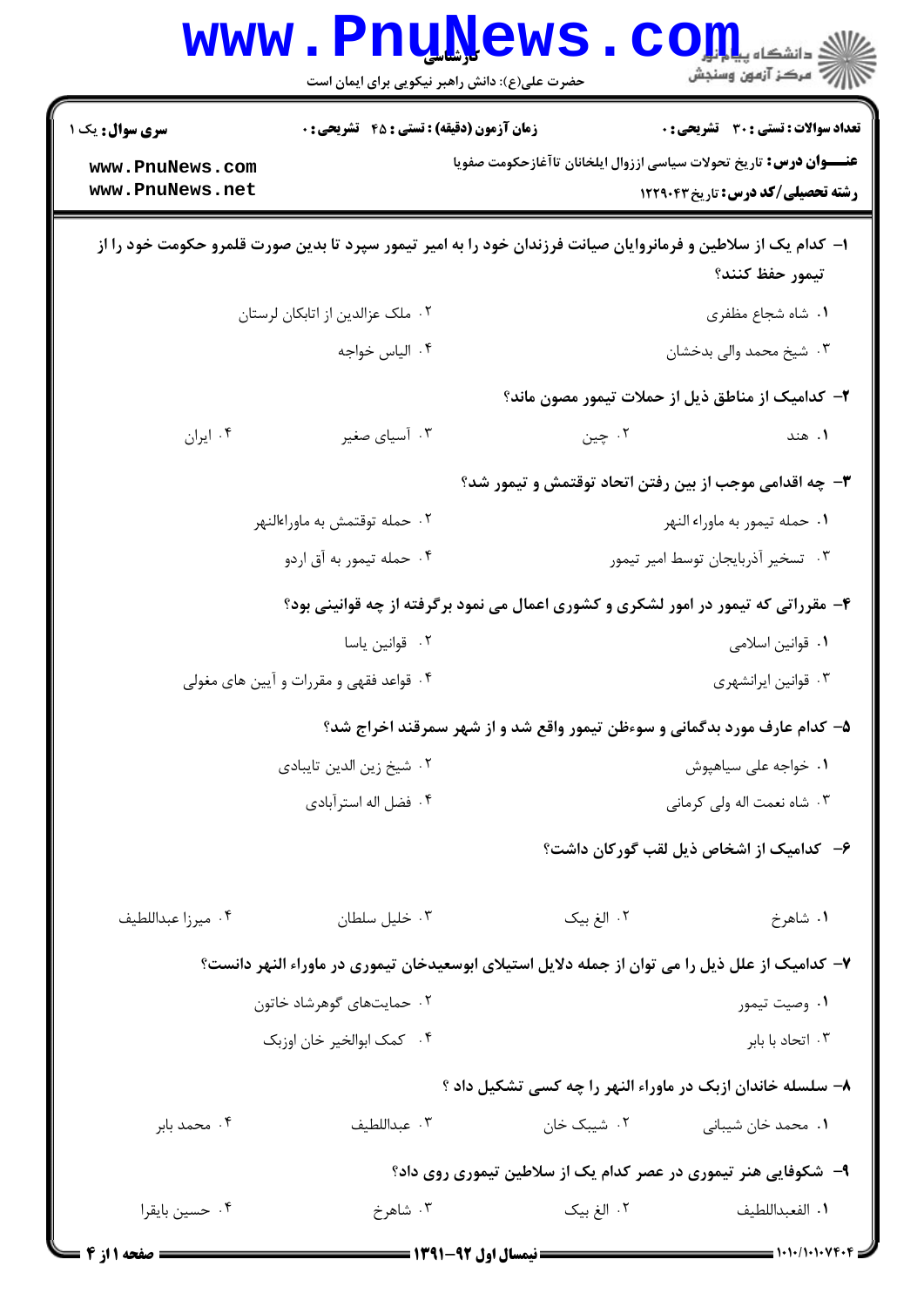| <b>سری سوال : ۱ یک</b>             | <b>زمان آزمون (دقیقه) : تستی : 45 تشریحی : 0</b>                                                             |                                                                                   | تعداد سوالات : تستي : 30 ٪ تشريحي : 0    |
|------------------------------------|--------------------------------------------------------------------------------------------------------------|-----------------------------------------------------------------------------------|------------------------------------------|
| www.PnuNews.com<br>www.PnuNews.net |                                                                                                              | <b>عنـــوان درس:</b> تاریخ تحولات سیاسی اززوال ایلخانان تاآغازحکومت صفویا         | <b>رشته تحصیلی/کد درس:</b> تاریخ ۱۲۲۹۰۴۳ |
|                                    |                                                                                                              | ۱۰– معماری مسجد گوهرشاد خاتون از شاهکارهای کدام معمار است؟                        |                                          |
|                                    | ۰۲ استاد غیاث الدین شیرازی                                                                                   |                                                                                   | ٠١. استاد قوام الدين شيرازي              |
|                                    | ۰۴ بهزاد                                                                                                     |                                                                                   | ۰۳ شمس الدين محمد تبريزي بنا             |
|                                    |                                                                                                              | 11- مذهب رسمی پادشاهان و شاهزادگان تیموری چه بود؟                                 |                                          |
| ۰۴ سنی حنفی                        | ۰۳ سنی شافعی                                                                                                 | ۰۲ بودائی                                                                         | ۰۱ حنبلی                                 |
|                                    |                                                                                                              | ۱۲- فضل اله استر آبادی بانی حروفیه معتقد بود ظهور او آغاز چه دوره ای است؟         |                                          |
| ۰۴ مهدویت                          | ۰۳ ولايت                                                                                                     | ۰۲ نبوت                                                                           | ٠١. الوهيت                               |
|                                    | ۱۳– کدام فرقه مهمترین و با نفوذترین فرقه صوفیه در دوره تیموری بخصوص در خراسان و ماوراءالنهر به شمار می آمد؟  |                                                                                   |                                          |
| ۰۴ نقشبندیه                        | ۰۳ صوفیه                                                                                                     | ٢. تعمت اللهيه                                                                    | ۰۱ حروفیه                                |
|                                    |                                                                                                              | ۱۴- پس از فتح آنکارا نامه هایی بین تیمور و کدام شاه فرانسوی رد و بدل شد؟          |                                          |
| ۰۴ لوئی نهم                        | ۰۳ شارل ششم                                                                                                  | ۰۲ هانری سوم                                                                      | ۰۱ هانري چهارم                           |
|                                    |                                                                                                              | ۱۵– شاهرخ در کدام نبرد عهد تیمور یکی از سرداران سپاه به شمار می آمد؟              |                                          |
| ۰۴ يورش به هندوستان                | ۰۳ يورش هفت ساله                                                                                             | ۰۲ يورش به مصر                                                                    | ۰۱ يورش سه ساله                          |
|                                    |                                                                                                              | ۱۶– سفرنامه شیلت برگر را از لحاظ درج فجایع تیمور به کدام کتاب می توان شبیه دانست؟ |                                          |
|                                    | ۰۲ الکامل ابن اثیر                                                                                           | ٠١. عجايب المقدور في اخبار تيمور                                                  |                                          |
|                                    | ۰۴ سفرنامه مارکوپلو                                                                                          |                                                                                   | ۰۳ سفرنامه کلاویخو                       |
|                                    |                                                                                                              | ۱۷- «سلطنت فاصله سی» در تاریخ عثمانی به چه معناست؟                                |                                          |
|                                    | ۰۲ فاصله و فترت دوران سلطنت                                                                                  | ۰۱ دوران حکومت تیمور                                                              |                                          |
|                                    | ۰۴ دوره هجوم مغول                                                                                            | ۰۳ دوره هجوم عثمانی ها به اروپا                                                   |                                          |
|                                    |                                                                                                              | ۱۸– «دیوان بیک» در زمان تیموری چه سمتی محسوب می شد؟                               |                                          |
| ۰۴ وزير ولايات                     | ۰۳ رئيس مجمع وزرا                                                                                            | ۰۲ صاحب ديوان عرض                                                                 | ۰۱ وزیر داخله                            |
|                                    | ۱۹- کدام یک از مالیاتهای اخذ شده تیموری از نظر روحانیون شرعی نبود و در برخی موارد به فرمان سلاطین لغو می شد؟ |                                                                                   |                                          |
| ۰۴ ماليات مزروعي                   | ۰۳ قبچور                                                                                                     | ۰۲ خراج                                                                           | ۰۱ تمغا                                  |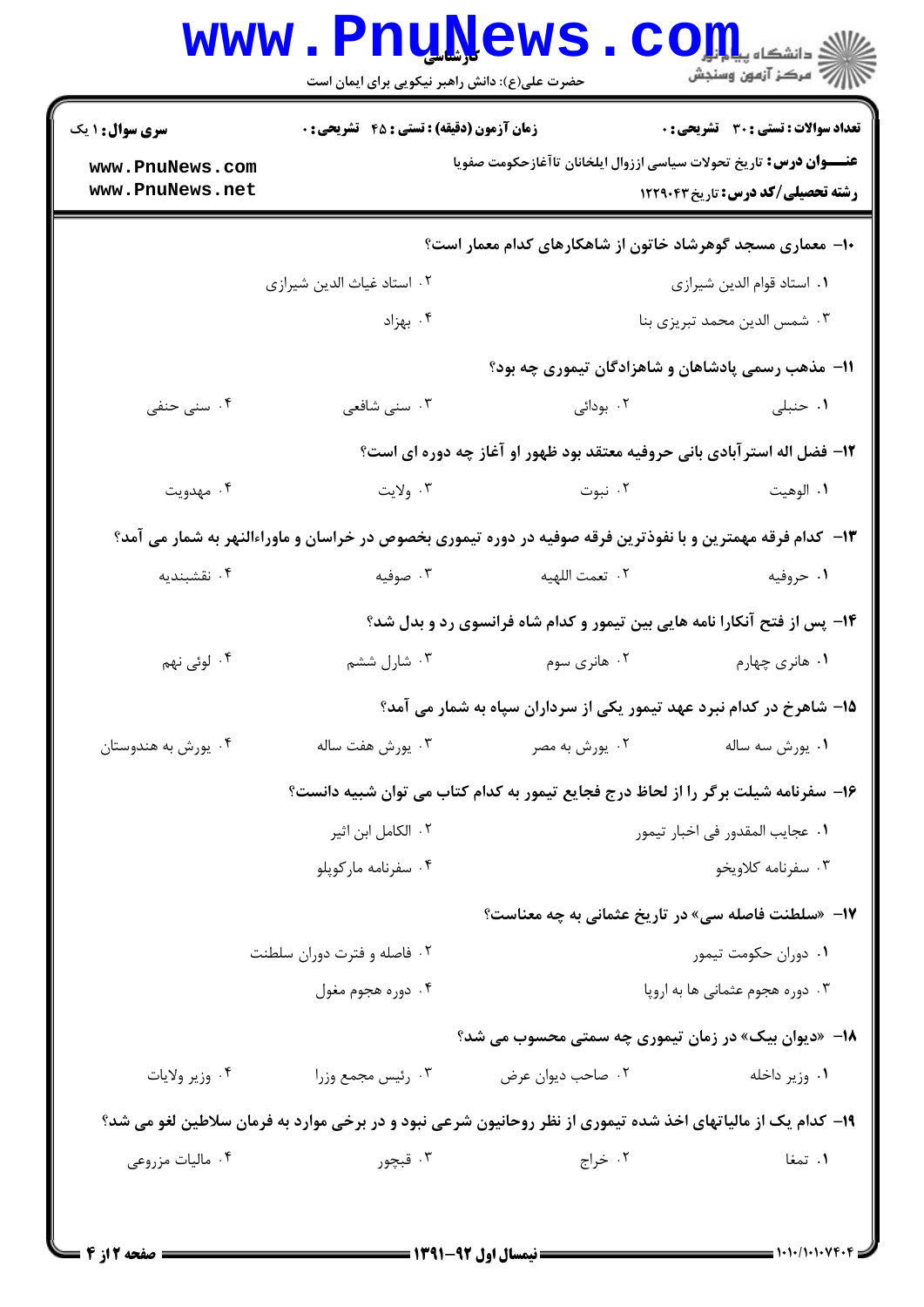| <b>سری سوال :</b> ۱ یک             | <b>زمان آزمون (دقیقه) : تستی : 45 گشریحی : 0</b> |                                                                                            | تعداد سوالات : تستى : 30 ٪ تشريحي : 0       |
|------------------------------------|--------------------------------------------------|--------------------------------------------------------------------------------------------|---------------------------------------------|
| www.PnuNews.com<br>www.PnuNews.net |                                                  | <b>عنـــوان درس:</b> تاریخ تحولات سیاسی اززوال ایلخانان تاآغازحکومت صفویا                  | <b>رشته تحصیلی/کد درس:</b> تاریخ ۱۲۲۹۰۴۳    |
|                                    |                                                  |                                                                                            | ۲۰– قرا اسواران که بودند؟                   |
|                                    | ۰۲ ماموران انتظامی شب                            | ٠١. ماموران مسئول حفظ جان مسافران و مال التجاره                                            |                                             |
|                                    | ۰۴ جنگجويان                                      |                                                                                            | ۰۳ بازرسان بازارها                          |
|                                    |                                                  | <b>۲۱</b> - هسته مرکزی طایفه قراقویونلو را کدام یک از طوایف ذیل تشکیل می دهد؟              |                                             |
| ۰۴ اویماق                          | ۰۳ سعدلو                                         | ۰۲ قرامانلو                                                                                | ۰۱ چاکیرلو                                  |
|                                    |                                                  | ۲۲- هدف قرایوسف قراقویونلو از جلب دوستی شاهرخ چه بود؟                                      |                                             |
| ۰۲ به دست آوردن متحدی قوی          |                                                  | ٠١. به دست آوردن سلطانيه كه مركزمهم تجارى بود.                                             |                                             |
|                                    | ۰۴ احترام به تیمور                               |                                                                                            | ۰۳ به دست آوردن عراق                        |
|                                    |                                                  | ۲۳−  علت عدم علاقه جهانشاه قراقویونلوها به نبرد با مشعشعیان چه بود؟                        |                                             |
|                                    | ۰۲ نزدیکی قلمرو مشعشعه به قلمرو عثمانی           | ۰۱ شیعه بودن و نزدیکی اعتقادات آنها با هم                                                  |                                             |
|                                    | ۰۴ دور بودن محل استقرار آنان از محل حکومت ایشان  | ۰۳ حمایت عثمانی از آنها                                                                    |                                             |
|                                    |                                                  |                                                                                            | ۲۴- بنای حکومت قراقویونلوها بر پایه چه بود؟ |
| ۰۴ ایل یا اولوس                    | ۰۳ اتحاد قبايل                                   | ۰۲ ارتش                                                                                    | ٠١. تجارت                                   |
|                                    |                                                  | ۲۵– چه رویدادی نخستین فرصتی بود که به آق قویونلوها امکان داد آگاهانه وارد عرصه سیاست شوند؟ |                                             |
|                                    | ۰۲ يورش تيمور به ايران                           |                                                                                            | ۰۱ حمله ممالیک به دیاربکر                   |
|                                    | ۰۴ دوران فترت                                    |                                                                                            | ٠٣ حملات سلطان محمد فاتح                    |
|                                    |                                                  | ۲۶- ابن عربشاه چه کسی را بزرگ آشوبگران و عامل کشاندن تیمور به آسیای صغیر می داند؟          |                                             |
| ۰۴ احمد بیک                        | ۰۳ قراعثمان                                      | ۰۲ جهانشاه                                                                                 | ۰۱ اوزون حسن                                |
|                                    |                                                  | ٢٧- علت تهاجمات گسترده اوزون حسن به مصرچه بود؟                                             |                                             |
|                                    |                                                  | ۰۱ راه پیداکردن به مدیترانه برای سهولت دسترسی به متحدین ونیزی اش                           |                                             |
|                                    |                                                  |                                                                                            | ۰۲ دسترسی به ثروت ممالیک                    |
|                                    |                                                  |                                                                                            | ۰۳ دور کردن میدان جنگ از ایران              |
|                                    |                                                  |                                                                                            | ۰۴ آماده کردن نیروهایش برای جنگ با عثمانی   |